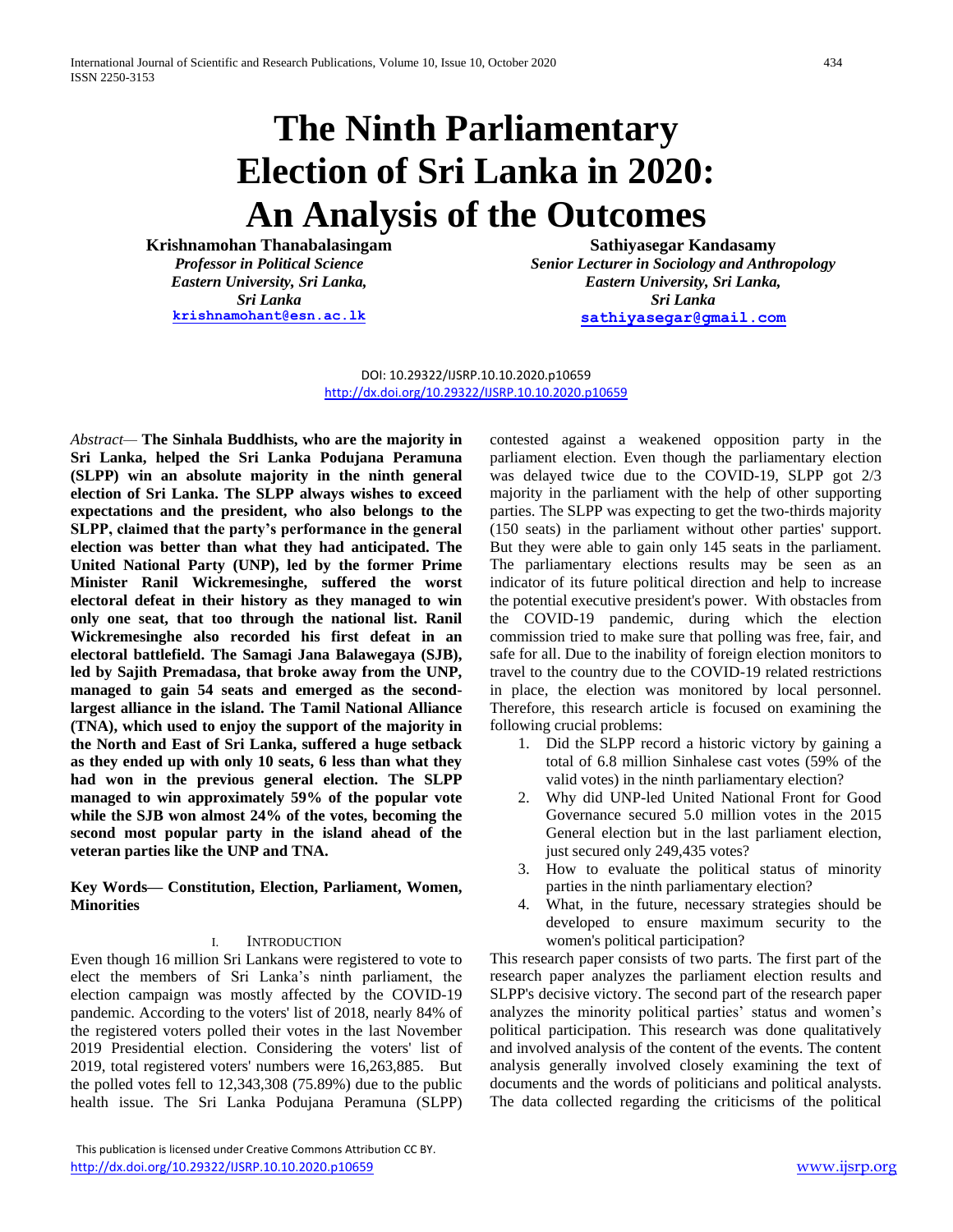parties' manifesto of Sri Lanka on online literature, political leaders' speech, past election statistics, and research books have been used to write this research article.

#### *II. THEORY*

The primary norm of proportional representation (PR) is, every group of the society would secure their representation in the parliament, in proportion to their population. Different communities, who otherwise will go without representation, will get representation according to their strength in numbers. The main purpose of the PR system is to safeguard a representative assembly reflecting the statistical exactness of the various divisions in the constituency. Eminent political thinker J.S Mill supported the PR system (Agarwal, R.C, 1976). He says that a parliament must represent, all the divisions of the constituency and no minority should go without any representation in the parliament. The parliament is compared to maps. One cannot draw a map of a country ignoring any part of the area of the country. All the areas of the country should be represented in the map. Similarly, all the areas of the constituency should be represented in the parliament. The PR system has two methods. One is the Hare system and the other one is the List system. Hare systems is also known by other names such as preferential system or the single transferable vote system. The voters exercise many votes as there are several candidates and indicates their preferences of the candidates for whom they vote. In the list system candidates are grouped into lists, with each party representing a separate list. A voter casts vote for a list. Every party offers a list of its candidates up to the number of seats to be filled from each constituency. A voter cast vote for the list she/he likes. She/he may cast vote either for one candidate on the list or may distribute all his votes to the different candidates on the same list. But she/he cannot cast more than one vote to any candidates. This system gives the opportunity of representation to all parties, big or small, and confirms that the parliament mirrors the view of all the people (Agarwal, R.C, 1976). Under this system, even a minor or numerically small group of people may send a representative if they can organize themselves to cast the votes in favour of a candidate. In the same way, even a small party can get the number of its members elected with the help of constituencies of a district in which it is popular. PR satisfies its aim by giving equal chances to the minority.

The aim of the PR system allocates seats in the legislature according to the casted number of votes to the political parties or independent groups. Let's consider this scenario as an example. Based on the constituency, five seats are allowed from a certain district or area. A party polling three fifth of the total casting votes by the voters in that constituency will return three out of five seats. Another party polling two fifth of the

 This publication is licensed under Creative Commons Attribution CC BY. <http://dx.doi.org/10.29322/IJSRP.10.10.2020.p10659> [www.ijsrp.org](http://ijsrp.org/)

total cast votes will return two seats. The party composition of the legislature reflects the party preference of the electorate with a considerable degree of accuracy in the electorate. For example, hypothetical table 1 shows a legislature with five seats with 200,000 voters in an electorate.

| <b>TABLE I</b>     |
|--------------------|
| HYPOTHETICAL TABLE |

| Party | Votes  |                      | Seats in the Body |            |  |  |
|-------|--------|----------------------|-------------------|------------|--|--|
|       | Casted | Number<br>Percentage |                   | Percentage |  |  |
|       | Votes  |                      | of Returned       |            |  |  |
| А     | 120,00 | 60%                  |                   | 60%        |  |  |
|       |        |                      |                   |            |  |  |
| R     | 80,000 | 40%                  |                   | 40%        |  |  |
| Total | 200,00 | 100%                 |                   | 100%       |  |  |
|       |        |                      |                   |            |  |  |

#### III. DISSOLVING the PARLIAMENT and COVID -19

The President can dissolve the parliament four and a half (4-1 / 2) years after the commencement of the term of office of a parliament of Sri Lanka. The power to dissolve parliament is vested in the President by Article 70 (10) and section (2) (e) of the constitution. Therefore, following these provisions, and per the provisions of section 10 of the parliamentary elections Act No. 1 of 1981, the President of the Democratic Socialist Republic of Sri Lanka, Gotabhaya Rajapaksa, dissolved the parliament at midnight on March 2, 2020, and announced the election for a new parliament will be held on April 25. He also called on the new parliament to begin its session on May 14, 2020 (The Gazette of The Democratic Socialist Republic of Sri Lanka, Extraordinary, No. 2165/8 - Monday, March 02, 2020).

During this period, the COVID-19 pandemic began to spread in Sri Lanka. On March 19, Election Commission announced that the parliamentary elections would be postponed indefinitely, referring to instructions from the Government Medical Officers' Association (GMOA) that the country's health and medical conditions were in jeopardy. Despite the COVID-19 pandemic in Sri Lanka, the government was stubborn that elections should be held on April 25 as planned. Against the government move, the Election Commission banned political parties from holding election rallies, mass meetings, and campaigns. However, during a video conference with SAARC heads of state, Sri Lankan president Gotabhaya Rajapakse reaffirmed that the parliamentary elections would go ahead as planned.

Ignoring the president's urgency and focus on holding the parliamentary elections as planned, the Election Commission of Sri Lanka postponed the parliamentary elections until June 20, using its powers. The Election Commission also wrote a letter to the president on April 3, asking the president to seek the advice from the Supreme Court on announcing a new date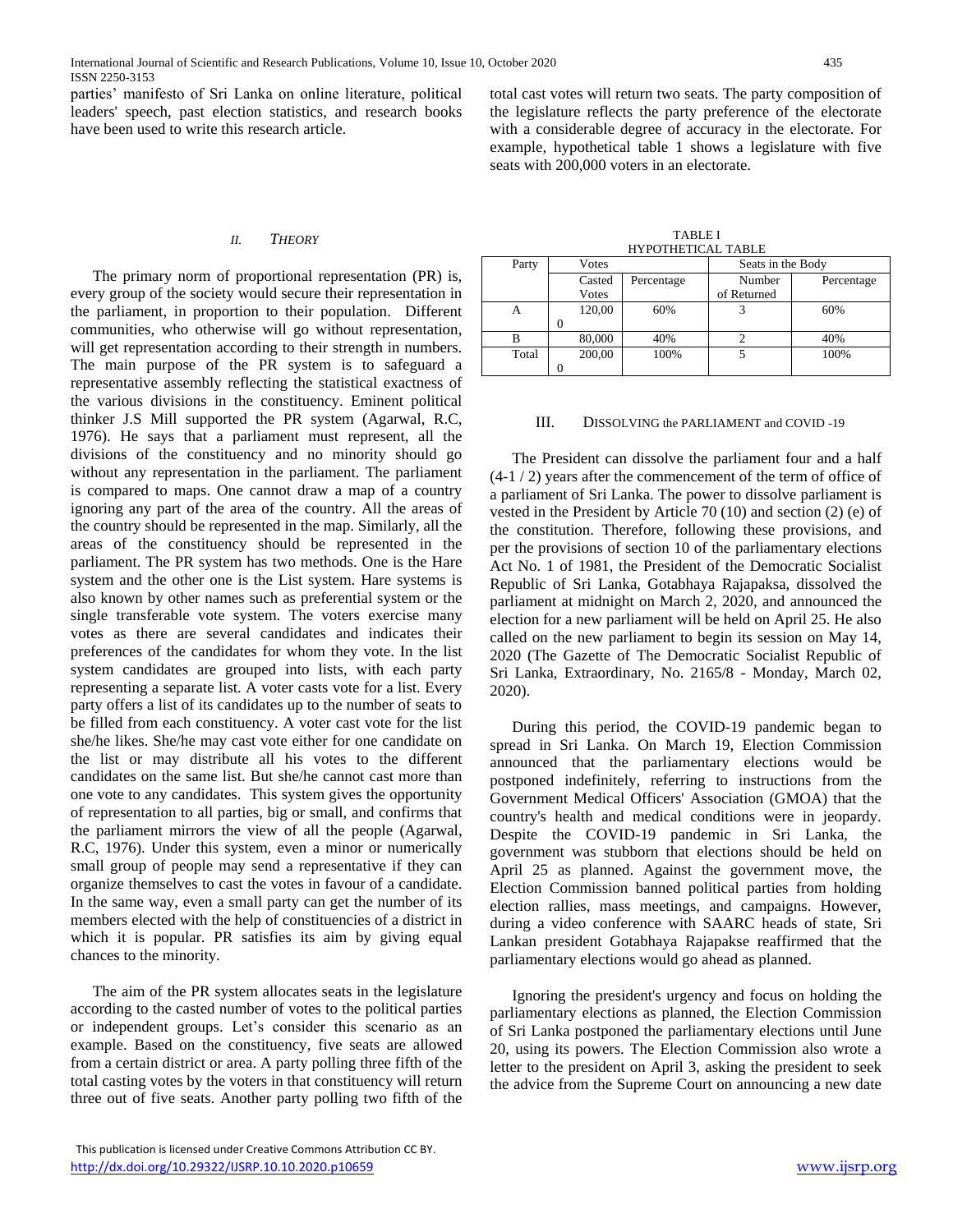considering the constitution, and the health and medical conditions of the country.

The President's office had no intention of seeking advice from the Supreme Court on holding parliamentary elections. On April 9, the secretary to the president responded in writing that it was the duty of the Election Commission to abandon its warning of a constitutional crisis and hold parliamentary elections. Finally, the parliamentary elections were not held on April 25 amid the spreading COVID -19 pandemic. And the Election Commission decided to postpone the general election until June 20. On May 28, one of the members of the Election Commission expressed his view opposing the holding of the election under the influence of the government. This was again seen as a matter of crisis between the president and the constitution and was considered a fundamental rights issue and turned into a matter for the Supreme Court.

As a challenge to the Gazette notice, the newspaper editor Victor Ivan and seven others on 5th May 2020, Samagi Jana Balawegaya and Champika Ranawaka of Jathika Hela Urumaya on 6th May 2020, Kumara Welgama of New Sri Lanka Freedom Party on 9<sup>th</sup> May, filed a fundamental rights in the Supreme court (Colombo Page News Desk, Jun 2, 2020).

The petition stated, holding parliamentary elections on June 20 is against the provisions of the constitution. The petitioners also contended that the president's gazette notification on dissolving the parliament was invalid as the new parliament could not be convened within three months of its dissolution. Moreover, the petitioners have observed that free and fair elections cannot be held in the context of the COVID -19 crisis as the pandemic has not yet been brought under control. The health-related risk will seriously hamper the campaign efforts and they needed free and fair elections. The petitioners, therefore, asked the Supreme Court to give a verdict that the fundamental rights of the people are being violated by holding elections before the conclusion of the COVID -19-virus pandemic.

A five-member panel of the Supreme Court judges began the hearings on May  $18<sup>th</sup>$  to determine whether all the seven petitions filed against the general election scheduled for June 20 should be taken up for the hearing or not. After a ten-days hearing, the five Supreme Court judges unanimously dismissed the case, saying the petitions would not be heard. Following this, the Election Commission announced August 5<sup>th</sup>, 2020, as the new date for holding parliamentary elections (Colombo Page News Desk, Jun 2, 2020).

## IV. ELECTORAL SYSTEM of the PARLIAMENT ELECTION of SRI LANKA

The electoral system operates at three levels such as national, provincial, and local in Sri Lanka. For administrative purposes, the country has been divided into 25 administrative districts. Article 96 (1) says that to hold elections, the country

 This publication is licensed under Creative Commons Attribution CC BY. <http://dx.doi.org/10.29322/IJSRP.10.10.2020.p10659> [www.ijsrp.org](http://ijsrp.org/)

can be divided into not less than twenty and not more than twenty-five electoral districts. According to Article 96 (1) & (2), the country has been divided into 22 electoral districts for electoral purposes, of these 20 electoral districts have coboundary with the 25 electoral districts. According to Article 96 (3), an electoral district namely Vanni has been formed by the Delimitation Commission who combined three administrative districts, namely, Mullaitivu, Mannar, and Vavuniya. The same way other an electoral district namely Jaffna has been formed by the Delimitation Commission who combined two administrative districts such as Jaffna and Kilinochchi. The above 22 electoral districts have been divided into 160 polling divisions. Article 94 (4) says that the electoral districts of each province shall be altogether entitled to elect four (4) members. Article 98 (1) says that the 22 electoral districts shall together be entitled to elect one hundred and ninety-six (196) members for the parliament. In this way, 160 parliament members shall be elected by 160 poling divisions from 22 electoral districts and besides based on Article 98 (2), each electoral district shall elect thirty-six (36) parliament members (The Constitution of the Democratic Socialist Republic of Sri Lanka,2015).

Thus, the country is divided into 22 electoral districts for parliamentary elections and each of these districts becomes a constituency. According to Article 98 (4), the total number of electors whose names appear in the registers of electors of all the electoral districts shall be divided into one hundred and sixty. The whole number, resulting from dividing numbers (any fraction numbers not being considered) is hereinafter referred to as the "qualifying number".

According to the constitution, any person qualified to be a voter is qualified to be elected as a member of parliament. The parliamentary elections in Sri Lanka are held on the PR system. The number of members of parliament to be elected from each constituency is determined on a formula based on the total number of voters in the country. A political party or an independent group expecting to contest a constituency should submit a list of names of candidates. Such a list should contain three names more than the number of members to be elected. A voter is entitled to one vote which must be cast for the political party or the independent group of her/his choice. She/he is also entitled to mark up to three preferences against the names of three candidates of the political party or the independent group he votes for. The number of members elected from a political party or an independent group at an election is determined based on the votes received by the political party or group in the entire electorate.

196 candidates were elected from twenty-two electoral district in the nine electoral provinces. Each electoral district consists of different numbers of members based on the population of voters like it show below (Daily FT, Wednesday, 5 August 2020 03:43).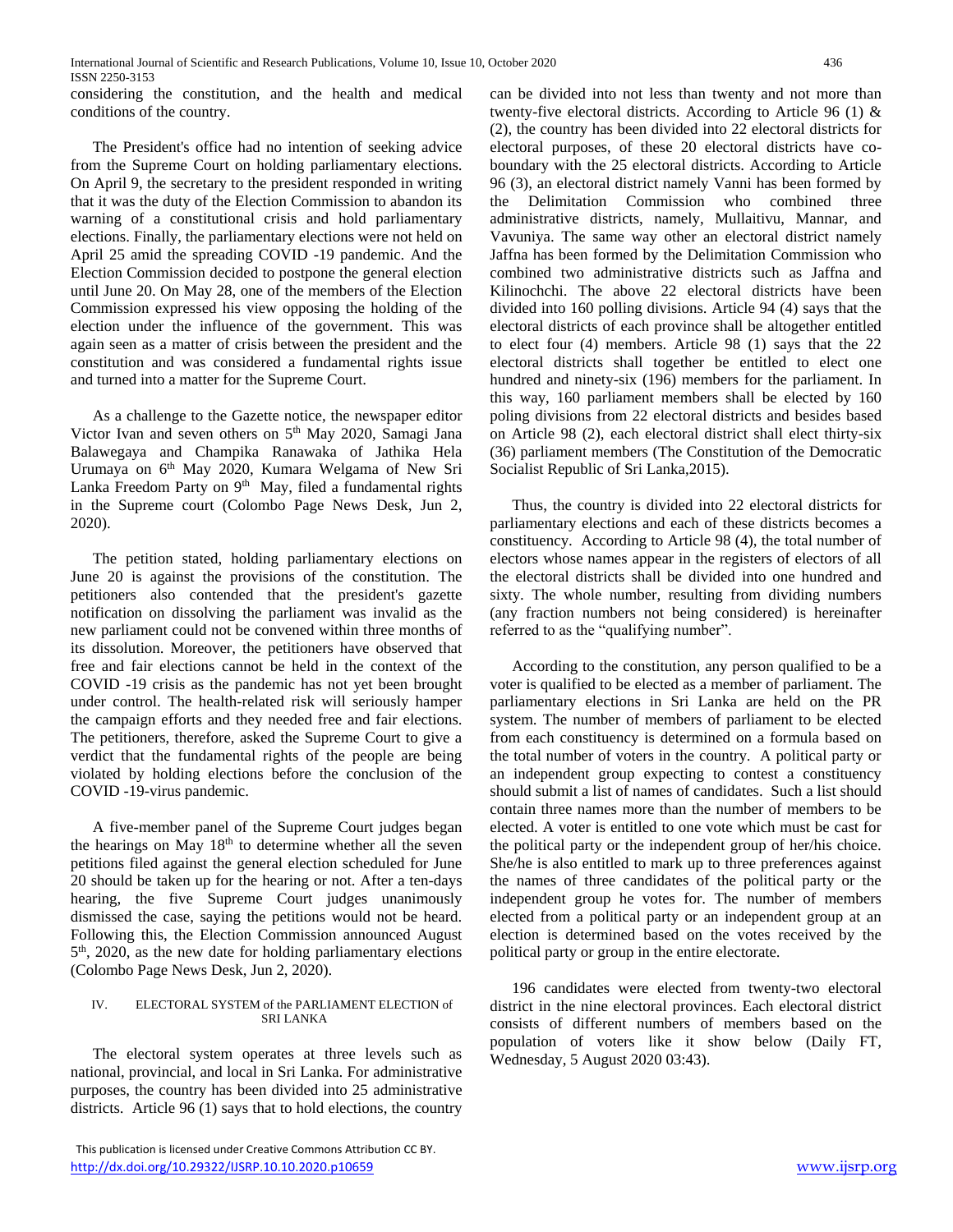| S.             | Electoral      | <b>Electoral District</b>   | Elected                  | Elected          | Contested        |
|----------------|----------------|-----------------------------|--------------------------|------------------|------------------|
| No             | Provinces      |                             | Candidates<br>in         | Members in the   | Candidates       |
|                |                |                             | District<br>the<br>Level | Provincial Level |                  |
| $\mathbf{1}$   | Western        | $\overline{\text{Colombo}}$ | 19                       |                  | 924              |
|                |                | Gampaha                     | $\overline{18}$          | 47               | 693              |
|                |                | Kalutara                    | 10                       |                  | 312              |
|                |                |                             |                          |                  |                  |
| $\overline{2}$ | Central        | Kandy                       | 12                       | 25               | 435              |
|                |                | Nuwara Eliya                | 08                       |                  | $\overline{275}$ |
|                |                | Matale                      | 05                       |                  | 184              |
| $\overline{3}$ | Southern       | Galle                       | $\overline{09}$          | 23               | $\overline{312}$ |
|                |                | Matara                      | 07                       |                  | 200              |
|                |                | Hambantota                  | 07                       |                  | 190              |
| $\overline{4}$ | North-West     | Kurunegala                  | $\overline{15}$          | 23               | 396              |
|                |                | Puttalam                    | ${\bf 08}$               |                  | 352              |
| $\overline{5}$ | Sabaragamuwa   | Ratnapura                   | 11                       | 20               | 308              |
|                |                | Kegalle                     | 09                       |                  | 228              |
| 6              | Eastern        | Digamadulla                 | 07                       |                  | 540              |
|                |                | <b>Batticaloa</b>           | 05                       | 16               | 304              |
|                |                | Trincomalee                 | 04                       |                  | 189              |
| $\overline{7}$ | North -Central | Anuradhapura                | $\overline{09}$          | 14               | 264              |
|                |                | Polonnaruwa                 | 05                       |                  | 152              |
| 8              | Uva            | Badulla                     | 09                       |                  | 288              |
|                |                | Monaragala                  | 06                       | 15               | 171              |
| $\overline{9}$ | Northern       | Jaffna                      | 07                       |                  | 330              |
|                |                | Vanni                       | 06                       | 13               | 405              |
| Total          |                |                             | 196                      | 196              | 7452             |

TABLE II COMPOSITION of MEMBERS in the 9TH PARLIAMENT-2020

Source: 5<sup>th</sup> August 2020 Sri Lankan Parliamentary Elections, Election Commission

#### V. NINTH PARLIAMENT of SRI LANKA

The Election Commission announced on August 5<sup>th</sup>, 2020, as the new date for holding parliamentary elections. In the 2020 parliamentary election, almost 16 million voters casted their votes in 22 electoral districts, 7452 candidates contested from recognized political parties, and independent groups. Amongst, those 3652 candidates were from recognized political parties and 3800 candidates were from independent groups. A total of 313 independent groups contested in the 2020 parliamentary election. Among the 7452 candidates, 196 candidates were elected as parliamentarians out of 225 at the district level under the PR system. And the rest of the 29 members were nominated through the national list under the 1978 constitution (Daily FT, Wednesday, 5 August 2020 03:43). It shows in the table:3 below.

TABLE III 9 TH PARLIAMENT ELECTION ACTIVITIES- AUGUST 5, 2020 Description Amount Total Parliament MPs<br>Elected Members 196 Elected Members National List Members 29 No. of Candidates 7,452 No of Eligible Voters 16,263,885

| Policemen on Election Duty                 | 82,000 |
|--------------------------------------------|--------|
| <b>Health Service on Election Duty</b>     | 8.000  |
| Source: Daily FT, Wednesday, 5 August 2020 |        |

Electoral District 22 Polling Stations 12,985

Even though in the 2015 parliamentary election more political parties and independent groups contested, only six

This publication is licensed under Creative Commons Attribution CC BY. <http://dx.doi.org/10.29322/IJSRP.10.10.2020.p10659> [www.ijsrp.org](http://ijsrp.org/)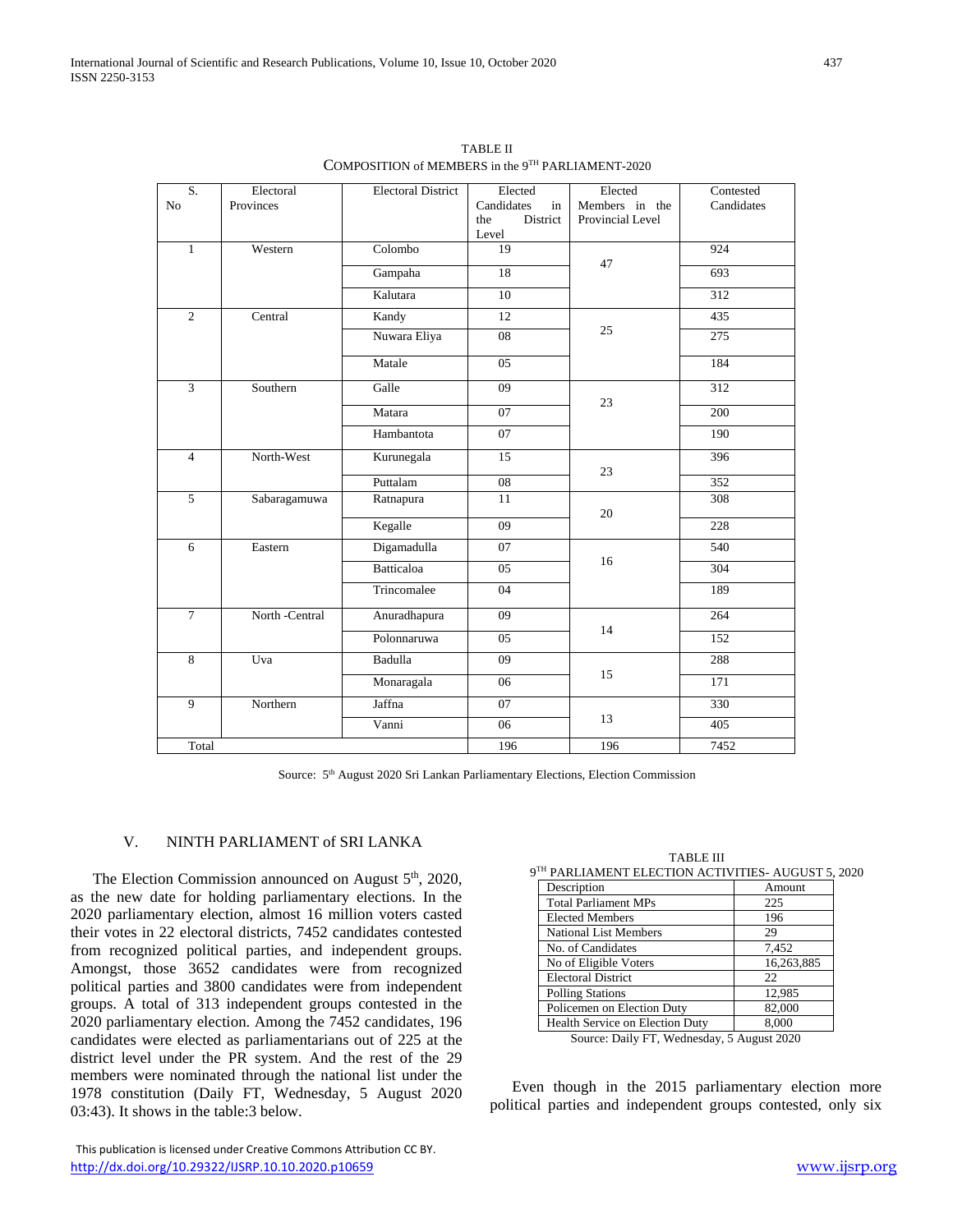political parties were able to represent their members in the parliament (General Election, 2015). They are the United National Party (UNP), the United People's Freedom Alliance (UPFA), the Ilankai Tamil Arasu Kachchi (ITAK), the People's Liberation Front (JVP), the Sri Lanka Muslim Congress (SLMC) and the Eelam People's Democratic Party (EPDP)

But in the parliamentary elections held on August 5, 2020, fifteen political parties fielded their members in the parliament (General Election, 2015). The SLPP gained most of the seats at the parliamentary general election in 2020. Other political parties to obtain seats in parliament general election were the Samagi Jana Balawegaya (SJB), Illankai Tamil Arasu Kadchi (ITAK), Jathika Jana Balawegaya (JJB), Eelam People's Democratic Party (EPDP), Ahila Ilankai Thamil Congress (AITC), Thamil Makkal Viduthalai Pulikal (TMVP), Sri Lanka Freedom Party (SLFP), Muslim National Alliance (MNA), Thamil Makkal Thesiya Kuttani (TMTK), All Ceylon Makkal Congress (ACMC), National Congress (NC), Sri Lanka Muslim Congress (SLMC), United National Party (UNP) and the Our Power of People Party (OPPP). Given below is a table showing the distribution of seats for each political party (Parliament of Sri Lanka, Monday, August 10, 2020)

| S.No           | Party        | Votes     | $\%$  | <b>Elected Seats</b> | National<br>List | <b>Total Seats</b> |
|----------------|--------------|-----------|-------|----------------------|------------------|--------------------|
| 1              |              |           |       |                      |                  |                    |
|                | <b>SLPP</b>  | 6,853,690 | 59.09 | 128                  | 17               | 145                |
| 2              | <b>SJB</b>   | 2,771,980 | 23.90 | 47                   | 7                | 54                 |
| 3              | <b>ITAK</b>  | 327,168   | 2.82  | 9                    | $\mathbf{1}$     | 10                 |
| $\overline{4}$ | JJB          | 445,958   | 3.84  | $\overline{c}$       | 1                | $\mathfrak{Z}$     |
| $\overline{5}$ | <b>AITC</b>  | 67,766    | 0.58  | 1                    | $\mathbf{1}$     | $\overline{c}$     |
| 6              | <b>EPDP</b>  | 61,464    | 0.53  | $\overline{c}$       | $\mathbf{0}$     | $\overline{c}$     |
| $\tau$         | <b>UNP</b>   | 249,435   | 2.15  | $\boldsymbol{0}$     | $\mathbf{1}$     | $\mathbf{1}$       |
| 8              | <b>OPPP</b>  | 67,758    | 0.58  | $\boldsymbol{0}$     | $\mathbf{1}$     | $\mathbf{1}$       |
| $\overline{9}$ | TMV          |           |       |                      |                  |                    |
|                | $\mathbf P$  | 67,692    | 0.58  | $\mathbf{1}$         | $\mathbf{0}$     | $\mathbf{1}$       |
| 10             | <b>SLFP</b>  | 66,579    | 0.57  | $\mathbf{1}$         | $\mathbf{0}$     | $\mathbf{1}$       |
| $11\,$         | <b>MNA</b>   | 55,981    | 0.48  | $\mathbf{1}$         | $\boldsymbol{0}$ | $\mathbf{1}$       |
| 12             | TMT          |           |       |                      |                  |                    |
|                | K            | 51,301    | 0.44  | 1                    | $\boldsymbol{0}$ | $\mathbf{1}$       |
| 13             | $\rm{ACM}$   |           |       |                      |                  |                    |
|                | $\mathsf{C}$ | 43,310    | 0.37  | 1                    | $\mathbf{0}$     | $\mathbf{1}$       |
| 14             | NC           | 39,272    | 0.34  | $\mathbf{1}$         | $\boldsymbol{0}$ | $\mathbf{1}$       |
| 15             | <b>SLM</b>   |           |       |                      |                  |                    |
|                | $\mathsf{C}$ | 34,428    | 0.39  | 1                    | $\mathbf{0}$     | $\mathbf{1}$       |
|                | Total        |           |       | 196                  | 29               | 225                |

TABLE IV VOTES, SEATS & NATIONAL LIST BY PARTY - ALL ISLAND 2020

Source: Parliament of Sri Lanka, Monday, August 10, 2020

The SLPP recorded a historic victory with 145 seats through gaining a total of 6.8 million cast votes with 59% of the valid votes in the ninth parliamentary election. The SLPP secured 6.9 million votes in the November 2019 presidential election but in the last parliament election, just about one hundred thousand votes were lost due to various political scenarios. Like the parliamentary election victory back in 2010, after ending the civil war with LTTE, the SLPP's performance in the 2020 parliament election was very impressive in many ways.

The election results show that the SLPP's landslide victory was recorded mostly with Sinhalese votes. Except for Sathasivam Viyalendiran in the Batticaloa district, Jeevan Thondaman, and M. Rameshwaran in the Nuwara Eliya district and Kader Mastan in the Vanni district, all the other SLPP candidates were elected by the Sinhalese votes in Sri Lanka. Therefore, it can be argued that out of the 145 seats won by SLPP, 141 seats were won with Sinhala voters. SLPP has created a government of the Sinhalese without the support of the minority people, who were considered as kingmakers of the previous government. As diplomatically, SLPP succeeded in carrying out anti-minority propaganda among the majority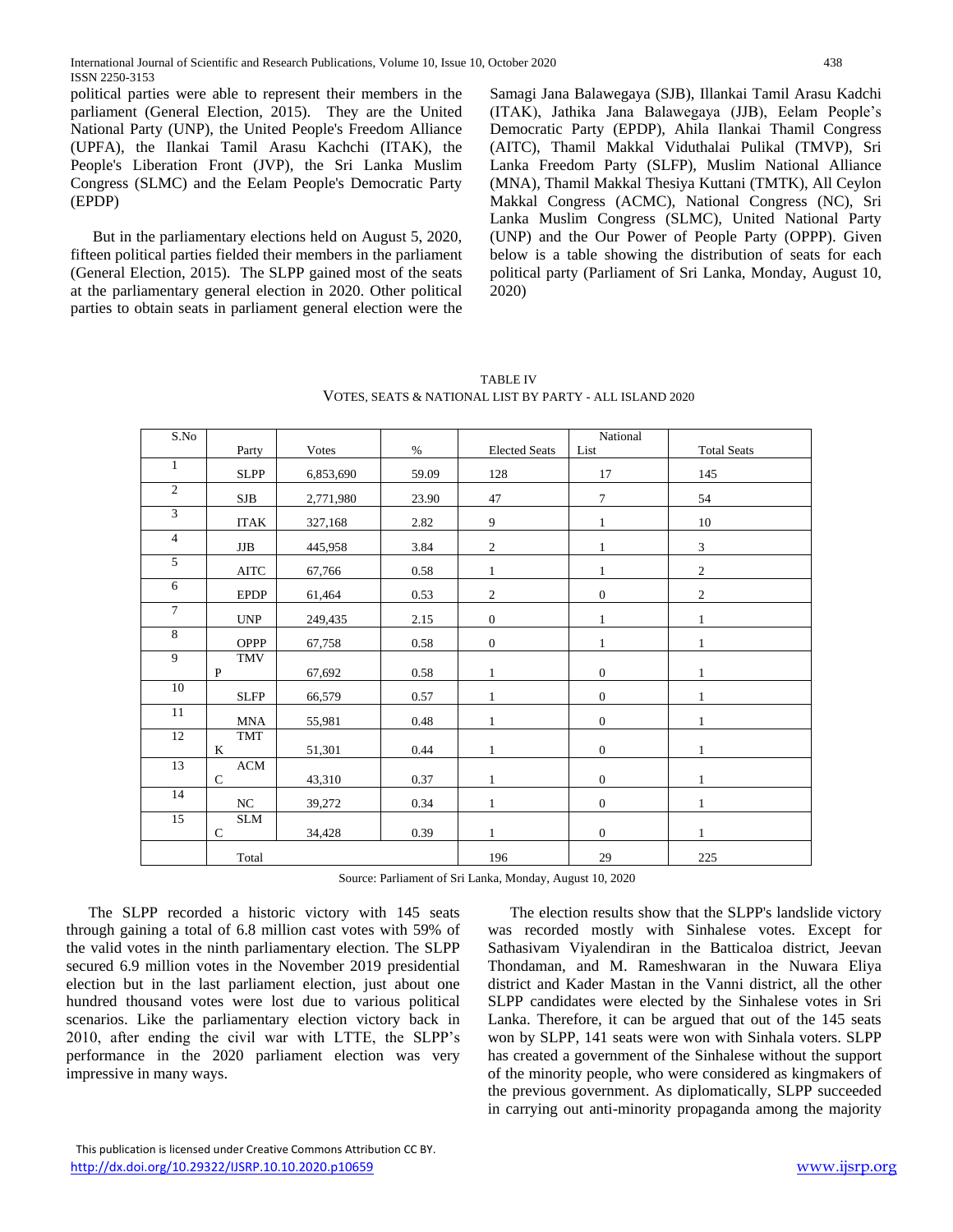Sinhalese population. The SLPP then appointed three Muslim MPs and one Tamil MP as members of parliament while appointing the members of the national list. It is an attempt to provide a small relief to the mental anguish caused to the minority people during the campaign and to spread the message that a government has been established that will incorporate and rule all the people of the country.

The ninth parliament election result in Sri Lanka has once more confirmed that Mahinda Rajapaksa is the preferred Sinhala Buddhist leader by the majority of people. And 2019 Presidential election results have made Gotabaya Rajapaksa, who is the younger brother of Mahinda Rajapaksha, as the most powerful president of the country. Kusal Perera, a veteran political analyst, writer, and a strong critic of governments, said: "Yes, Sri Lanka has been gradually turning into a majoritarian country… That is what is guaranteed in these two elections - November's Presidential victory and this Parliamentary result" (Indian Express, August 9, 2020, 10:33:48 am). The poll results indicated nothing but the fact that Sri Lankan people wanted a strongly Sinhala Buddhist leader. Mahinda Rajapaksa is the most popular leader; Gotabaya Rajapaksa is the most powerful leader. They have big challenges in front of them without provoking racism, should plan and go forward with suitable developmentoriented policies, without discriminating the Sri Lankans. Gotabaya Rajapaksa has foreign exposure and knowledge, he knows that development-oriented policies alone will save the country and he is working towards that, to improve the economy.

An equally important scenario of the 2020 general election has been the downfall of the UNP. The UNP is the largest and liberal party in the history of Sri Lanka. Since the party was founded by the first prime minister of Sri Lanka's D.S. Senanayake on 6 September 1946. It has come to power for 36 times in the 72 years of the post-independence of Sri Lanka. The UNP has a noble history as it has made six heads of government. They are, namely, D.S. Senanayake, Dudley Senanayake, Sir John Kotelawala, J.R. Jayewardene, Ranasinghe Premadasa, and D.B. Wijetunga. (Presidential Secretariat,2020). However, Ranasinghe Premadasa was the last elected head of government from the UNP, he was assassinated by the LTTE in May 1993. In the last parliament election, there was a split between the two leaders and contesting separately, with former Prime Minister Ranil Wickremasinghe led the UNP, and Sajith Premadasa led the breakaway faction, the Samagi Jana Balawegaya (SJB). UNP leader Ranil Wickremasinghe met the first historical letdown in his political career in last parliament election. UNP secured only 249,435 votes or 2.15 % of the total valid votes. They could not gain one seat in the parliament too. They gained only one national list seat in the parliament. While UNP lost all its seats, its substitute party Samagi Jana Balawegaya (SJB) alliance gained reasonable seats in the parliament. It was led by Sajith Premadasa, who is the son of the former president Premadasa who was the leader of the UNP. The SJB came in a

 This publication is licensed under Creative Commons Attribution CC BY. <http://dx.doi.org/10.29322/IJSRP.10.10.2020.p10659> [www.ijsrp.org](http://ijsrp.org/)

second winner and Sajith Premadasa secured the status of the opposition party leader in the ninth parliament. The SJB secured 24% of the popular vote and 54 parliamentary seats including seven national list seats. It is noted that in the 2010 parliamentary election, UNP's got 29% of the popular vote and 60 parliament seats. Two SJB partner parties, the SLMC, and the ACMC secured a seat each under their flag, which made an effective opposition with 56 members of parliament.

#### VI. WOMEN REPRESENTATION

Women comprise over 50% of the total population in Sri Lanka. Although, when it comes to political participation at the local and national levels, the number of women politicians is at a very minimal level in the country. Sri Lanka enjoyed electing the world's first woman prime minister who served three terms in that capacity and her daughter Chandrika Bandaranaike Kumaratunga served as a president for two consecutive terms. After that Sri Lanka has not witnessed any notable progress in women's participation in politics.

When taking into consideration women's representation in the 2020 parliament election, there were nearly 59 women representatives who received nominations from various political parties to contest in the parliamentary election 2020, but only eight (8) candidates won the election. Also, four (4) women selected to the parliament, as national lists members, where two representatives from SLPP, one from SJB, and one from Jathika Jana Balawegaya (JJB). Altogether, twelve (12) women were selected as a member of parliament out of 225 in the 9th parliament (News wire,14.08.2020). It shows the table:5 below.

TABLE V WOMEN IN THE 9TH PARLIAMENT

| Party       | District      | Name                      |
|-------------|---------------|---------------------------|
|             | Ratnapura     | Pavithra Wanniarachchi    |
| SLPP        |               | Muditha Soyza             |
| <b>SJB</b>  |               | Thalatha Athukorale       |
| <b>SLPP</b> | Kegalle       | Rajika Wickremesinghe     |
| SLPP        | Gampaha       | Sudharshani Fernandopille |
|             |               | Kokila Gunawardene        |
|             | Galle         | Geetha Kumarasinghe       |
| <b>SJB</b>  | Matale        | Rohini Kaviratne          |
|             | National List | Seetha Arambepola         |
| SLPP        |               | Manjula Dissanayake       |
| <b>SJB</b>  |               | Diana Gamage              |
| <b>JJB</b>  |               | Harini Amarasuriya        |

Source: The Gazette of the Democratic Socialist Republic of Sri Lanka, Extraordinary, No. 2187/26

According to the web site of the women's national parliament archive, in 2018, Pakistan secured 20.2% women representation in the lower house and 19.2% in the upper house. In 2018, Bangladesh secured 20.7% of women's representation in parliament. In 2017 Nepal secured 32.7% of women representation in the lower house and 37.3 % in the upper house. In 2014, India secured 12.6% women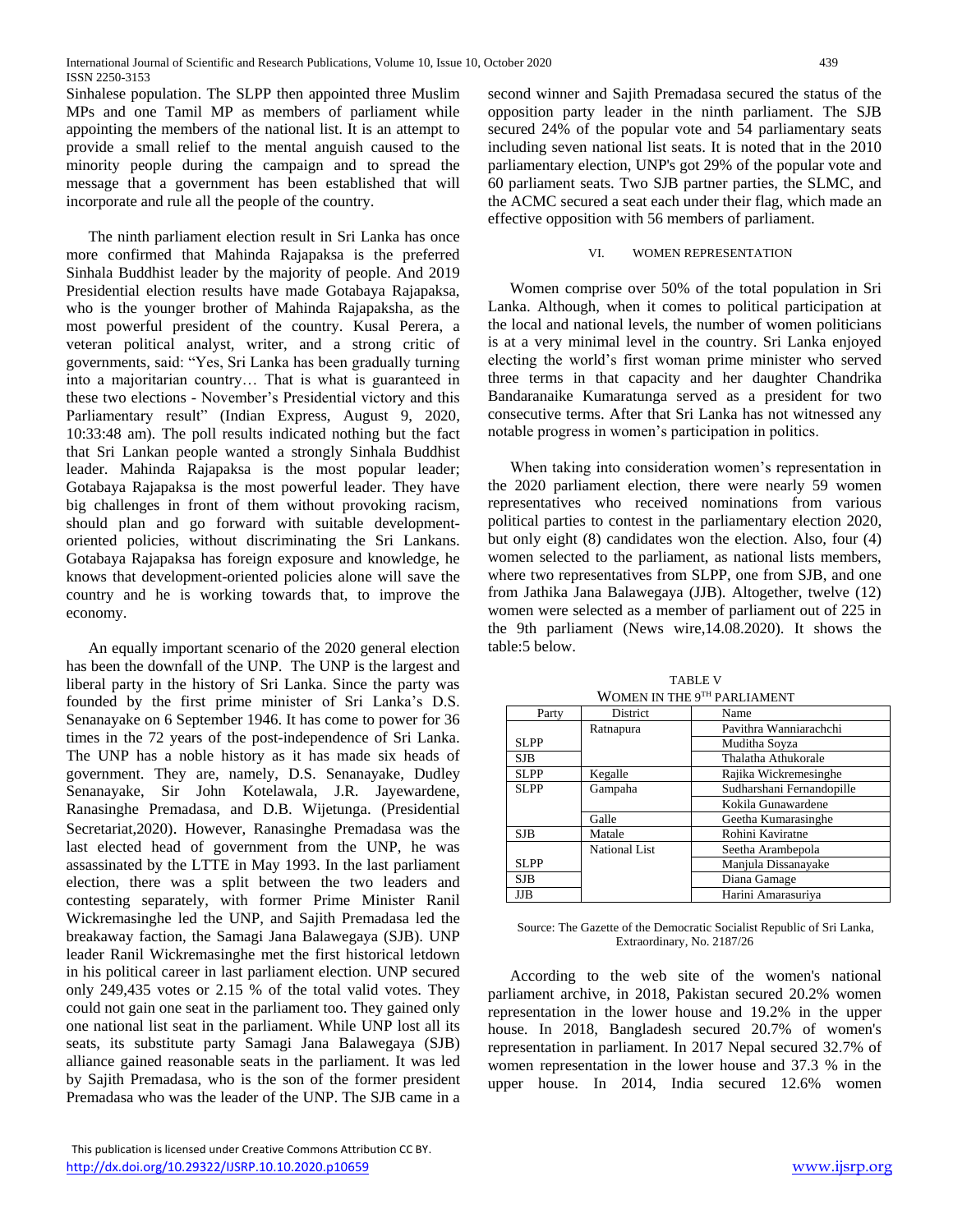representation in the lower house and 11.5% in the upper house (Women in national parliaments,2019).

While compared South Asia with Sri Lanka's experience, from 1994 to 2020, it indicated that women's participation in Sri Lanka is at a very minimal level. The below chart indicates that the reality of Sri Lanka's women's political participation in the last thirty years. The women activists' concern is that women's representation in the parliament increased only so far 5.3% in the history of Sri Lanka (Parliament of Sri Lanka, Lady Members). It is shown in the figure I below.

FIGURE I WOMEN REPRESENTATION IN THE PARLIAMENT FROM1994 TO 2025



#### Source: Parliament of Sri Lanka, Lady Members

Forty-eight (48) members have been elected to the parliament on behalf of the minority people in the recent parliamentary elections in 2020. Twenty-eight of them (28) represent the Tamil people from different parts of the country on behalf of different political parties and of the twenty-eight members, twenty-five members have been elected from deferent districts. The other three members were selected through the respective political party's national list (The Gazette of the Democratic Socialist Republic of Sri Lanka, Extraordinary, No. 2187/26). It is shown in the table VI below.

TABLE VI TAMIL MEMBERS in the 9TH PARLIAMENT ELECTION 2020

| Methods       | ITAK | <b>SJB</b> | <b>SLFP</b> | <b>EPDP</b> | AITC | <b>TMVP</b> | <b>TMTK</b> | <b>SLPP</b> | Total    |
|---------------|------|------------|-------------|-------------|------|-------------|-------------|-------------|----------|
| Elected       |      | -          |             |             |      |             |             |             | 25<br>نت |
| National List |      |            |             |             |      |             |             |             | 03       |
| Total         |      |            |             |             |      |             |             |             | 28       |

Source: The Gazette of the Democratic Socialist Republic of Sri Lanka, Extraordinary, No. 2187/26

VII. TAMIL and MUSLIMS MEMBERS in the 9<sup>TH</sup> PARLIAMENT

In the year 2001, the Tamil United Liberation Front (TULF) prominent leaders formed a new political wing, which is named as the Tamil National Alliance (TNA), with uniting all other moderate Tamil political parties and some ex-militant groups. It contested in the parliamentary election held on 5<sup>th</sup> December 2001 under the TULF symbol and secured 3.89 % (348,164) votes won 15 seats in the North and Eastern Province.

At present, three political parties like ITAK, PLOTE, and TELO came under one umbrella in the name of TNA. In the last general election for the 9<sup>th</sup> parliament, TNA suffered a setback in the north and east, they secured only 325,168 votes and gained nine seats. Out of nine seats, ITAK won five seats including two seats from Jaffna, one seat from Vanni, Batticaloa, and Trincomalee district. In the other four seats, the TELO won two seats from Vanni and one seat from Batticaloa, and the PLOTE won the one seat from Jaffna

District and but no candidate was nominated in the Batticaloa district representing PLOTE. But the ex-candidate of the PLOTE contested for SLPP and won the seat in the Batticaloa district. Now he is a State Minister of Postal Services and Professional Development of Journalists in the SLPP Government (The Gazette of the Democratic Socialist Republic of Sri Lanka, Extraordinary, No. 2187/26).

Comparing with the previous election, we can say, that the TNA's best election period was in 2004 of the parliamentary election, they secured 6.84% of the popular votes (633,654) and secured 22 seats. Furthermore, following election periods, they secured 2.90% (233,190) votes and 14 seats in 2010, 4.62% (515,963) votes and 16 seats in 2015 and 2.82% (327,168) votes and 10 seats in 2020.

Twenty (20) represent the Muslim people from different parts of the country on behalf of different political parties and of the 20 members, sixteen members have been elected deferent district. The other four members were selected through the respective political party's national list (The Gazette

This publication is licensed under Creative Commons Attribution CC BY. <http://dx.doi.org/10.29322/IJSRP.10.10.2020.p10659> [www.ijsrp.org](http://ijsrp.org/)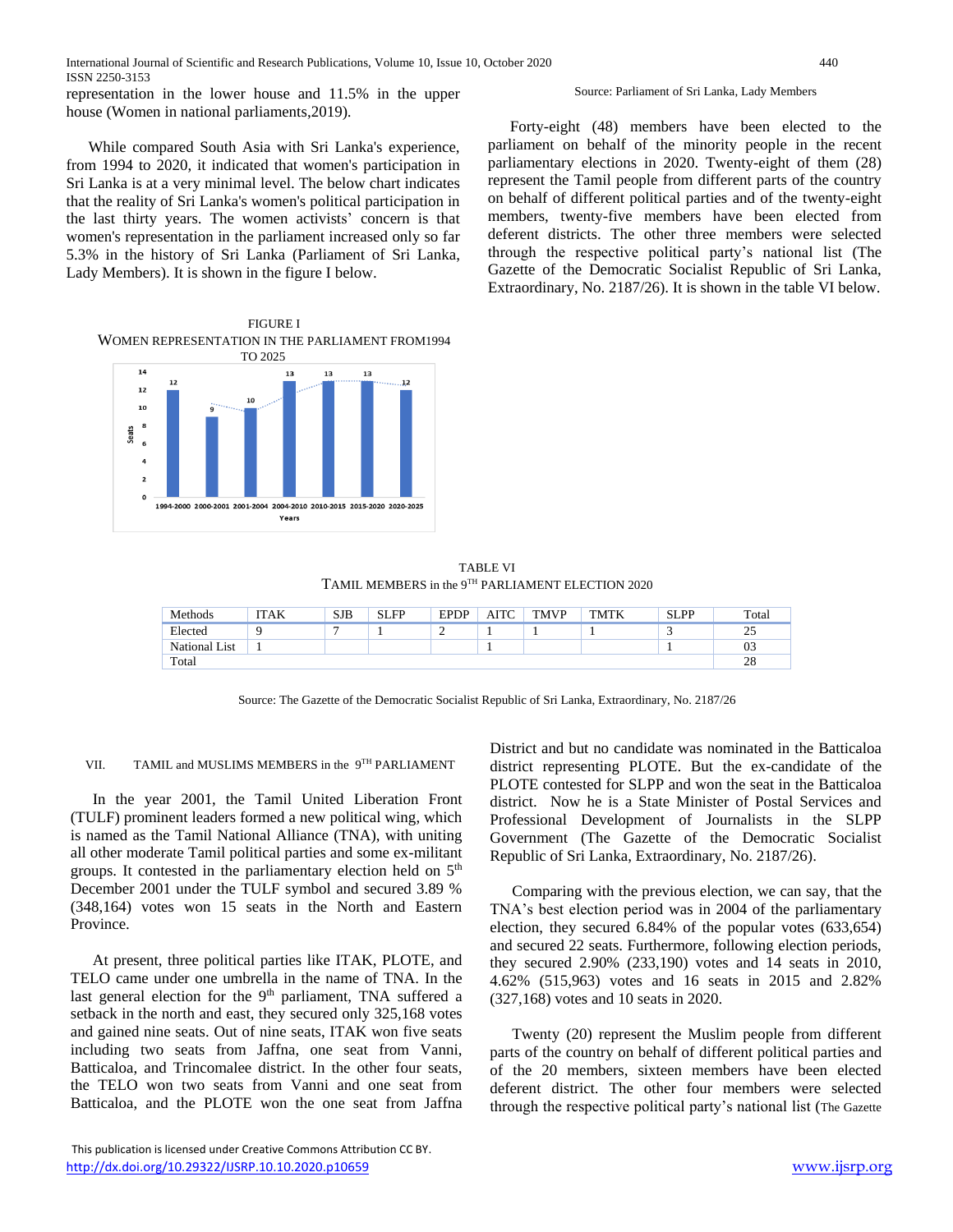of the Democratic Socialist Republic of Sri Lanka, Extraordinary, No. 2187/26). It is shown in the table VII below.

| MUSLIMS MEMBERS in the 9 <sup>TH</sup> PARLIAMENT ELECTION 2020 |      |             |  |  |               |  |       |  |
|-----------------------------------------------------------------|------|-------------|--|--|---------------|--|-------|--|
| <b>Methods</b>                                                  | -SJB | $SLPP + NC$ |  |  | ACMC SLMC MNA |  | Total |  |
| Elected                                                         | - 11 |             |  |  |               |  |       |  |
| National                                                        |      |             |  |  |               |  | 04    |  |
| List                                                            |      |             |  |  |               |  |       |  |
| Total                                                           |      |             |  |  |               |  |       |  |

TABLE VII

Source: The Gazette of the Democratic Socialist Republic of Sri Lanka, Extraordinary, No. 2187/26

## I. CONCLUSION

The outcome of the election will make a significant impact on the constitutional amendment. Gotabaya Rajapaksa was elected as president in late 2019. Following the 2019 April 21st Easter attack, he has led a national security and pronationalism campaign camp. Through this, he was beloved by Sinhalese ethnic majority though he could not gain the favoritism from Tamil ethnic and Muslim religious minorities. The SLPP now has sustained a strong position in the parliament. Its victory affirmed that the president's nationalist agenda and encouraged many of his policy positions. The objective of the party, to gain a two-thirds majority in the parliament. The two-third majority, which is the need for SLPP's governance to amend the country's political structure. specifically, by repealing the constitution's  $19<sup>th</sup>$  Amendment, to increase presidential powers relative to parliament and the judiciary. The SLPP is in a clear stand in their plans to amend the 19<sup>th</sup> Amendment.

The people of Sri Lanka have strong political party affiliations. Based on that, people had voted their preferred political party in the last general election. But all of them, have a dual role in the general election, one is to give the party loyalty, and another one is to be an independent voter. But people failed to reject the candidates with the records of serious crime, financial fraud, inability, selfish and abused power while holding the public office in the last general election. In the year 2009, the 30-year armed struggle came to end. But yet, the issues that contributed to this civil war has been not resolved. For the resolving issues, the previous governments had appointed many commissions and expert committees. The previous governments supported arrangements for power-sharing and gave public assurances in this regard. On the perspective of Sri Lankan minorities, the people of Sri Lanka voted for the candidates who are yet to understand the need for diversity in the society and to the governance that promotes violence and discrimination against minority communities.

But all ethnic groups of Sri Lanka have indeed voted for a government that gives importance to the Economic Development. Even the Tamil ethnic minority have given their importance to Economy development along with their ethnic rights.

## **REFERENCE**

- I. Agarwal, R.C, 1976, **Political Theory**, Chand & Company LTD, New Delhi
- II. Colombo Page News Desk, Sri Lanka, **Sri Lanka Supreme Court Allows Dissolution of parliament and June 20 election** Tue, Jun 2, 2020, 08:58 pm SL Time, URL Available on [http://www.colombopage.com/archive\\_20A/Jun02\\_1](http://www.colombopage.com/archive_20A/Jun02_1591111706CH.php) [591111706CH.php](http://www.colombopage.com/archive_20A/Jun02_1591111706CH.php)
- III. Dieter, Nohlen,1976, **Election and Electoral System**, Macmillan, New Delhi
- IV. **Explained: What the massive election victory for Rajapaksa means for Sri Lanka**, Indian express, August 9, 2020, 10:33:48 am, URL Available on [https://indianexpress.com/article/explained/sri-lanka](https://indianexpress.com/article/explained/sri-lanka-parliamentary-election-results-mahinda-rajapaksa-6543889/)[parliamentary-election-results-mahinda-rajapaksa-](https://indianexpress.com/article/explained/sri-lanka-parliamentary-election-results-mahinda-rajapaksa-6543889/)[6543889/](https://indianexpress.com/article/explained/sri-lanka-parliamentary-election-results-mahinda-rajapaksa-6543889/)
- V. General Election 2015, Parliament of Sri Lanka, URL Available on <https://www.parliament.lk/election-2015>
- VI. General Election 2020, Parliament of Sri Lanka, URL Available <https://www.parliament.lk/election-2020>
- VII. News wire,14.08.2020, **Female representation in 9th Parliament of SL increases to 12**, URL Available on **and a** contract on **a** contract on **a** contract on **on** <http://www.newswire.lk/2020/08/14/18558-female/>
- VIII. Parliament of Sri Lanka, Monday, August 10, 2020, **Results** URL Available on, <https://www.parliament.lk/election-2020/>
- IX. Parliament of Sri Lanka, **Lady Members**, URL Available on**,** [https://www.parliament.lk/en/lady](https://www.parliament.lk/en/lady-members)[members](https://www.parliament.lk/en/lady-members)
- X. **People to polls for new P'ment today**, Daily FT, Wednesday, 5 August 2020 03:43, URL Available on [http://www.ft.lk/top-story/People-to-polls-for-new-P](http://www.ft.lk/top-story/People-to-polls-for-new-P-ment-today/26-704117)[ment-today/26-704117](http://www.ft.lk/top-story/People-to-polls-for-new-P-ment-today/26-704117)
- XI. Sri Lanka Consolidated Acts, **Parliament Elections Act (No. 1 of 1981) - Sect 10,** URL Available on [http://www.commonlii.org/lk/legis/num\\_act/pea1o19](http://www.commonlii.org/lk/legis/num_act/pea1o1981259/s10.html) [81259/s10.html](http://www.commonlii.org/lk/legis/num_act/pea1o1981259/s10.html)